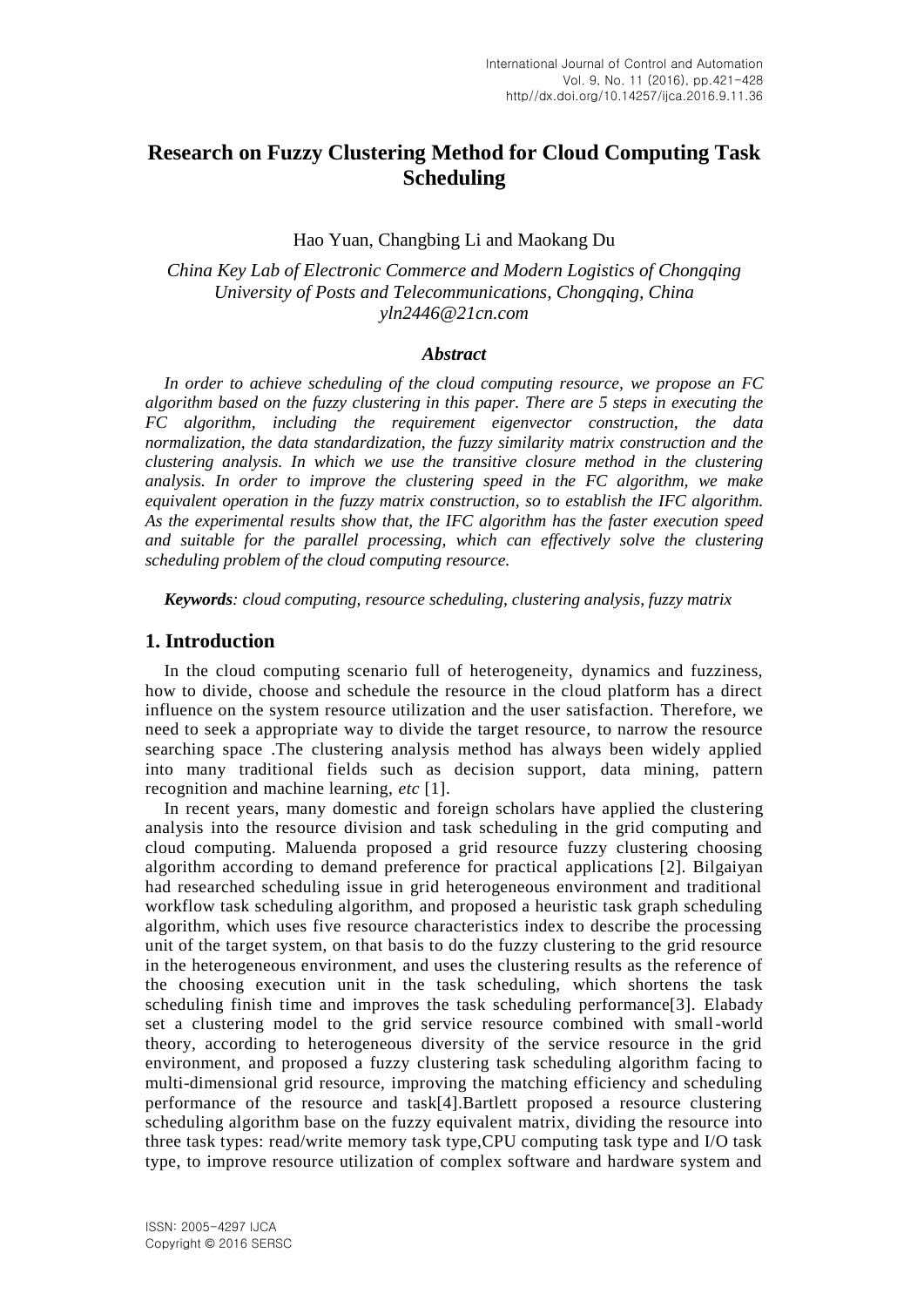the fast response time tasks[5].Singh used the resource clustering division method based on the netting method, the time complexity is  $O(n^2)$ , calculation amount of establishing the fuzzy similarity matrix is  $n^2$  [6]. Chaudhary used the resource clustering division method based on the transitive closure method, the time complexity is  $O(n^3)$ , calculation amount of establishing the fuzzy equivalent matrix is  $n^3 \sim n^3 \log_2 n$  [7]. Morales used the resource clustering division method based on the maximal tree, the time complexity is  $O(n^3)$ , calculation amount of establishing a

maximal tree is no more than  $\frac{3n}{2}$  $\frac{3n^3}{1}$ [8].

It can be seen that the clustering division method based on the transitive closure method is most used, which is because the formula to solve the square composition operator of the fuzzy equivalent matrix is simple and easy to implement, and when facing to the resource clustering in smaller scale, the clustering time-consuming is nearly the same as the other two methods. It is known from above analysis that,the cloud resource clustering division task based on traditional serial fuzzy clustering algorithm will face the problem of seriously overweight of scheduling time consuming and large scheduling cost ,or also maybe unable to cluster resource in large scale, all of which is unable to apply into cloud resource allocation and cloud task scheduling in large scale, so to seriously impact the cloud resource allocation and scheduling performance. Therefore, we will improve the fuzzy clustering scheduling algorithm, to increase the scheduling efficiency, decrease the scheduling time, and service better for the cloud computing task scheduling.

# **2. Cloud Computing Resource Scheduling Algorithm Based On the Fuzzy Clustering**

# **2.1. Scheduling Processing Designing**

In order to achieve designing the cloud computing resource scheduling algorithm,we need to clear the typical resource in cloud computing first.In this paper,we describe the resource in cloud computing in 7 factors,and form the resource index set  $Z = \{z_0, z_1, z_2, z_3, z_4, z_5, z_6\}.$ 

0 *z* ——Remaining CPU computing power(CPU basic frequency\*CPU cores)\*CPU idle rate,directly reflecting the whole node remaining CPU computing power(unit:GHz).

 $z_1$  ——Idle memory amount,idle memory amount(unit:kb).

 $z_{2}$  – *<u></u>* —Remaining HDFS disk space,unused HDFS storage on the nodes(unit:kb).

3 *z* — — I/O read rate,physical blocks read from disk to system buffer per second(unit:b/s).

4 *z* ——I/O write rate,physical blocks write into disk from system buffer per second average (unit:b/s).

5 *z* — — Network upstream bandwidth, data transmission rate from nodes to network(unit:kb/s).

 $z_6$  — — Network downstream bandwidth, transmission rate from network to nodes(unit:kb/s).

Next,we design the clustering steps of cloud computing resource according to the fuzzy clustering ideas: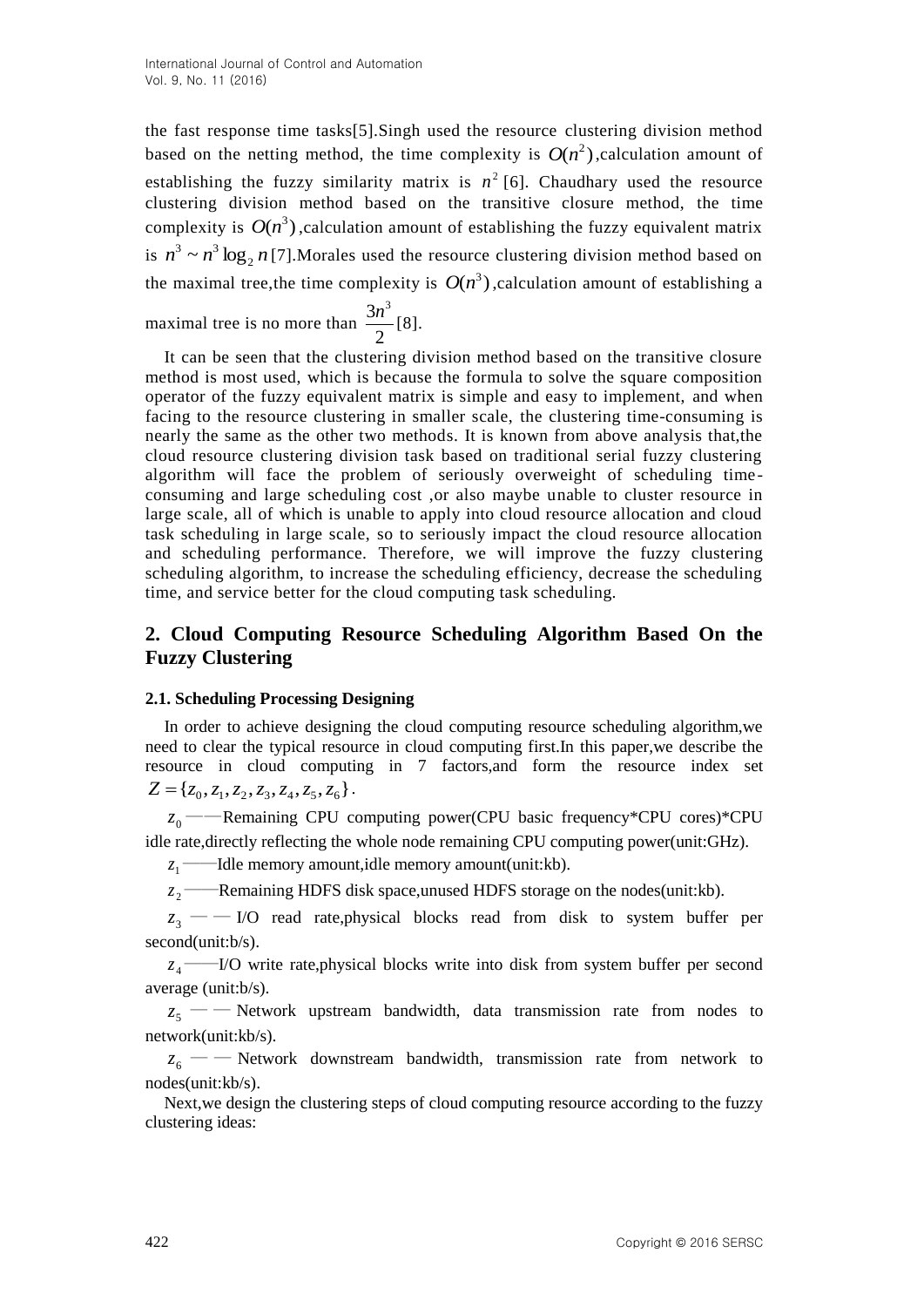#### **2.1.1. Define Resource Characteristic and Requirement**

Suppose the cloud cluster nodes set  $J = \{J_1, J_2, \dots, J_n\}$ , the amount of cluster nodes is n.

According to the cluster characteristic and scenario requirement, we can use multiple kinds of resource characteristic to describe the nodes in the cloud cluster, to form the resource characteristic set Z,in this paper, we use the above 7 resource characteristic index  $z_0$ ,  $z_1$ ,  $z_2$ ,  $z_3$ ,  $z_4$ ,  $z_5$ ,  $z_6$  to be the characteristic set attribute of the Hadoop cluster. Each resource attribute in Z indicates the resource condition and resource capacity on each node, the resource characteristic reflects the preference of the user job task to resource, the resource requirement weight reflects requirement focus of the user job task to resource.

Suppose the resource requirement vector is  $X = \{x_0, x_1, x_2, x_3, x_4, x_5, x_6\}$ , in which  $x_i \in \{-1,0,1\}$ ,  $x_i = 0$  means no interested in the *i*-st characteristic index  $z_i$ ,  $v_i = -1$ means interested in the  $i$ -st characteristic index  $z_i$ , the less the direction pointing to this index is better,  $v_i = 1$  means interested in the *i*-st characteristic index  $z_i$ , the more the direction pointing to this index is better.

The job requirement for cloud resource clustering is different in different scenarios, such as computationally intensive type, I/O intensive type, network bandwidth type *etc*, the preference to the above seven resource index varies, in order to make the fuzzy clustering more typical, we need to choose in different scenarios and different steps, to achieve best clustering result. The resource category, resource dimension can be adjusted according to different scenarios, and define the resource weight and the resource requirement satisfaction.

Therefore, each node  $J_k$  in the cloud cluster nodes set has a resource characteristic vector:

$$
Z(J_k) = (z_{k0}, z_{k1}, z_{k2}, z_{k3}, z_{k4}, z_{k5}, z_{k6}) * \begin{pmatrix} |x_0| \\ |x_1| \\ |x_2| \\ |x_3| \\ |x_4| \\ |x_5| \\ |x_6| \end{pmatrix}
$$
 (1)

In which,  $z_{kj}$  is the *j*-st dimensional characteristic index of the *k*-st node,  $|x_j|$  is the absolute value of the requirement vector corresponding of the  $j$ -st resource characteristic. The uninterested resource characteristic can be removed by take absolute value of  $x_j$ , only remaining interested resource characteristic, the resource characteristic amount is  $|Z| = m = \{x_j | x_j \neq 0\}$ , the original data matrix of cloud cluster  $(z_{ij})_{n \times m}$  is  $n \times m$ .

#### **2.1.2. Data Standardization**

As the physical dimension and data grade of each dimensional resource in the cloud resource data matrix are different, calculating the original resource data directly will make the characteristic index in lager data grade impact on the category seriously, in order to diminish the physical dimensional influence between different characteristic indexes, we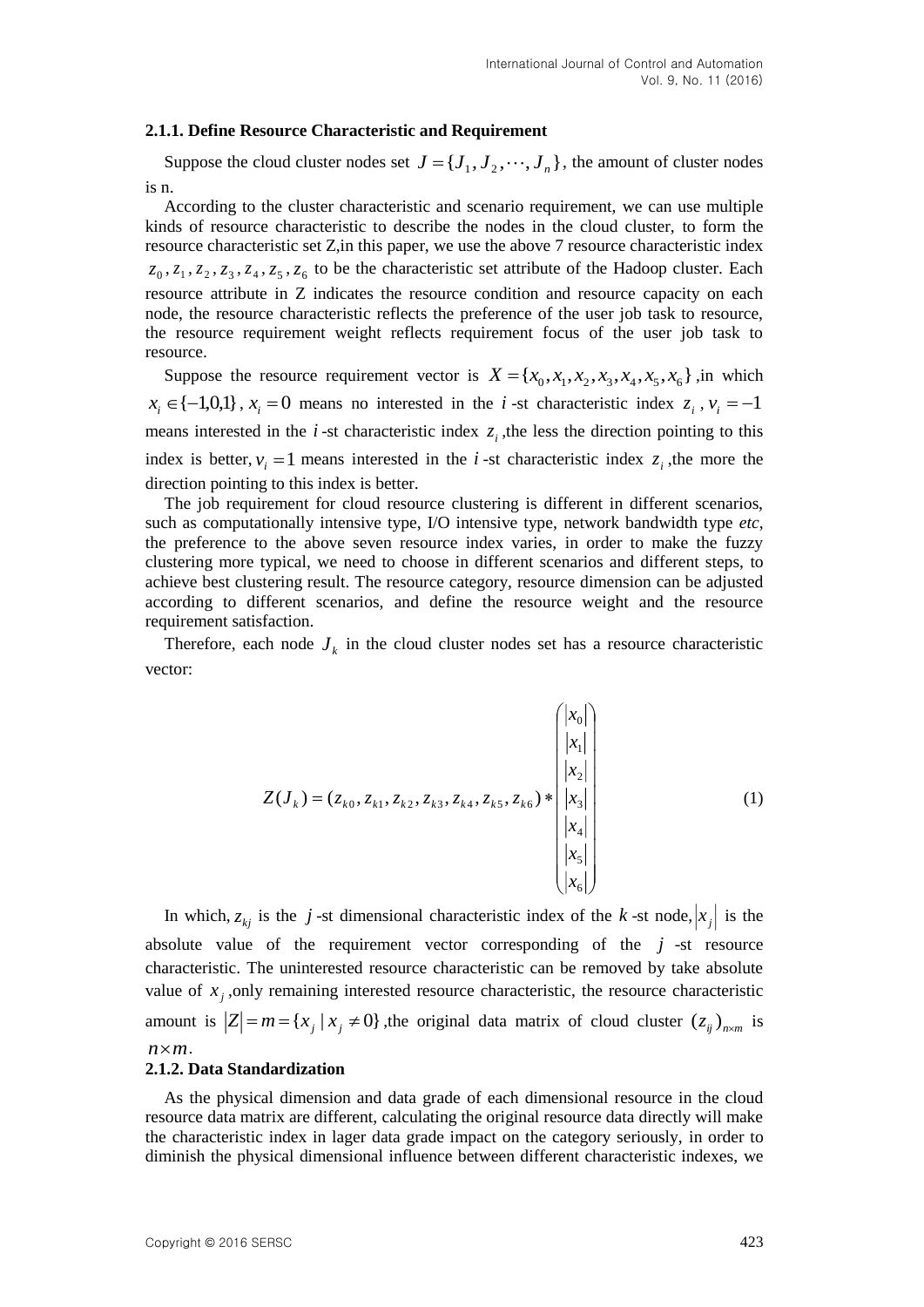International Journal of Control and Automation Vol. 9, No. 11 (2016)

need to use translation standard deviation transformation, to data standardize  $z_{kj}$ , and get the fuzzy matrix element:

$$
z'_{kj} = \frac{z_{kj} - \overline{z}_j}{S_j}
$$
 (2)

In which,  $\overline{z}_j = \frac{1}{n} \sum_{k=1}^n$ ᆖ  $j = -\sum_{k=1}^{n} z_{kj}$ *z* 1  $\frac{1}{n} \sum_{i=1}^{n} z_{ki}$  is the average of the *j*-st dimensional resource characteristic,

$$
S_j = \sqrt{\frac{1}{n} \sum_{k=1}^{n} (z_{kj} - \overline{z}_j)^2}
$$
 is the standard deviation of the j-st dimensional resource

characteristic.

#### **2.1.3. Data Normalization**

Normalize  $z'_{kj}$  to range [0, 1] with translation standard deviation transformation, to get:

$$
z'_{kj} = \frac{z'_{kj} - z'_{j\min}}{z_{j\max} - z'_{j\min}}
$$
(3)

In which,  $z'_{jmin} = min(z'_{1j}, z'_{2j}, \dots z'_{nj}), z'_{jmax} = max(z'_{1j}, z'_{2j}, \dots z'_{nj})$ 

## **2.1.4. Establish Fuzzy Similarity Matrix**

The calculation to establish fuzzy similarity matrix includes the correlation coefficient method, distance method, quantity product method, arithmetic average minimum method, exponential similarity coefficient method, angle cosine method, maximum and minimum method, geometric mean minimum method, reciprocal of absolute value method, *etc*. As different arrays in the original data matrix are from different host nodes, we need to calculate the similarity  $S(J_i, J_j)$  between node  $J_i$  and  $J_j$  with the exponential similarity coefficient method.

$$
S(J_i, J_j) = p_{ij} = \frac{1}{m} \sum_{k=1}^{m} e^{-\frac{3}{4} \cdot \frac{(z'_{ik} - z'_{jk})^2}{(S'_k)^2}}
$$
(4)

Finally, we can get the ultimate fuzzy similarity matrix:

$$
S = \begin{bmatrix} S_{11} & S_{12} & \cdots & S_{1n} \\ S_{21} & S_{22} & \cdots & S_{2n} \\ \vdots & \vdots & \ddots & \vdots \\ S_{n1} & S_{n2} & \cdots & S_{nn} \end{bmatrix} \tag{5}
$$

#### **2.1.5. Clustering Division**

We need to use the transitive closure method,which can transform the fuzzy similarity matrix to the transitive fuzzy equivalent matrix.

Synthesis operate  $S^2 \to S^4 \to \cdots \to S^{2c}$  with transitive closure from the fuzzy similarity matrix *S* :

$$
S_{ij}^* = \sqrt{\{s_{ik} \wedge s_{jk}, 1 \le k \le n\}}
$$
  
= 
$$
Max\{Min(s_{ik}, s_{jk}), 1 \le k \le n\}
$$
 (6)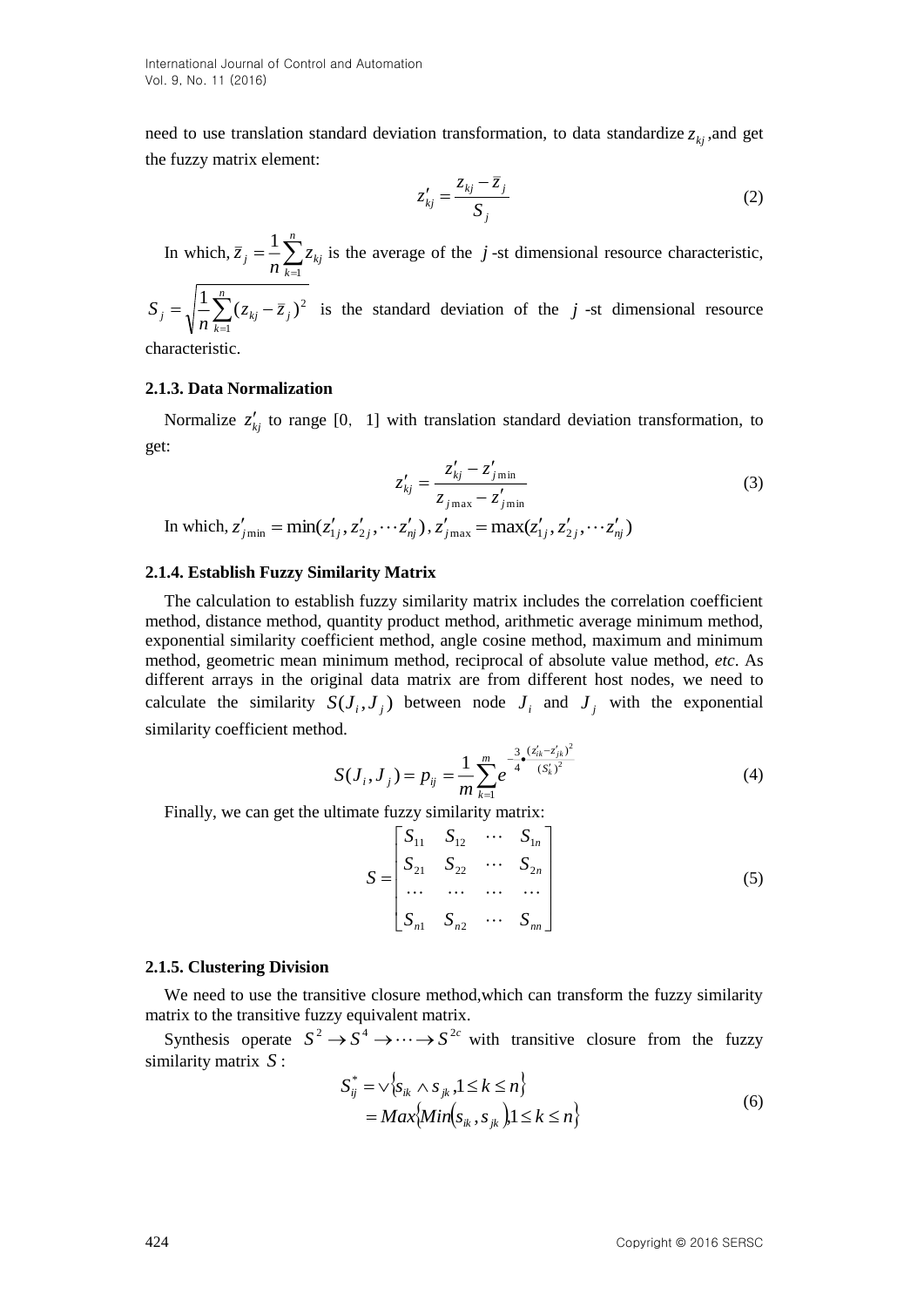When  $S^* \times S^* = S^*$  appears for the first time, it means  $S^*$  is transitive, so we can get the transitive closure of *S* .

$$
S^* = \begin{bmatrix} S_{11}^* & S_{12}^* & \cdots & S_{1n}^* \\ S_{21}^* & S_{22}^* & \cdots & S_{n2}^* \\ \cdots & \cdots & \cdots & \cdots \\ S_{n1}^* & S_{n2}^* & \cdots & S_{nn}^* \end{bmatrix}
$$
(7)

 $S^*$  has the symmetry, reflexivity and transitivity.

$$
S_{ij}^{*(\alpha)} = \begin{cases} 1 & S_{ij}^{*} \ge \alpha \\ 0 & S_{ij}^{*} < \alpha \end{cases}
$$
 (8)

$$
[J_i]_{\alpha} = \{J_j \mid S_{ij}^{*(\alpha)} = 1\}
$$
 (9)

Put together the nodes which are corresponding with subscript of  $S_{ij}^{*(\alpha)}$  constructed with the element more than zero in the upper triangle(or lower triangle) region in  $S^*_{\alpha}$ , which also means the nodes  $J_i$  and  $J_j$  meeting the condition  $S^{*(\alpha)}_{ij}$ , to constitute equivalence classes, and cluster a logical subgroup.

#### **2.2. Fuzzy Clustering Optimization**

The feature of the transitive closure method is that, iterate for  $c \leq [\log_2 n]+1$  times to get the transitive closure, and we need to calculate  $\frac{n(n+1)}{2}$  $\frac{n(n-1)}{2}$  new elements in each iteration, and then clustering divide the fuzzy equivalent matrix  $S^*$  with division threshold. The time complication of this method is  $O(c \cdot n^3)$ .

In the transitive closure method, the fuzzy equivalent processing costs almost 90% times of the overall clustering time-consuming, when facing the cloud resource clustering division of more than thousands of nodes, the time-consuming cost of getting scheduling decision basis can not be guaranteed. In this paper, the ideal clustering time-consuming of cloud resource division according to the fuzzy clustering theory is a minute or even shorter. Therefore, we need to decrease the calculation of the fuzzy clustering algorithm, to shorten the resource clustering time-consuming and break unavailability of the clustering scale problem, to accomplish clustering division to obtain division result in short time as possible. We can never continue researching the problems such as the cloud resource allocation and task scheduling until guaranteeing the extra cost of resource scheduling in a rational range.

In the transitive closure method,  $S$  and  $S^*$  are both diagonal matrixes, and the elements on the main diagonal are all 1, however, calculating  $S_{ij}^*$  needs to take smaller one between each two element in the corresponding position in the rows  $S_{ik}$  and  $S_{jk}$ , to get a row matrix with the length n, then  $S_{ij}^*$  is equal to the maximum value of the element in the row matrix. For this reason, we take the following optimization strategies:

Make max =  $S_{ij}$ , and compare max and  $S_{jk}$  one by one, to generate a new max after each comparison, in which we maybe need to compare it and  $S_{ik}$  on the corresponding position of  $S_{jk}$  again, the following two situations may happen:

The first one:if  $\max > S_{ij}$ , the following two possibilities may happen: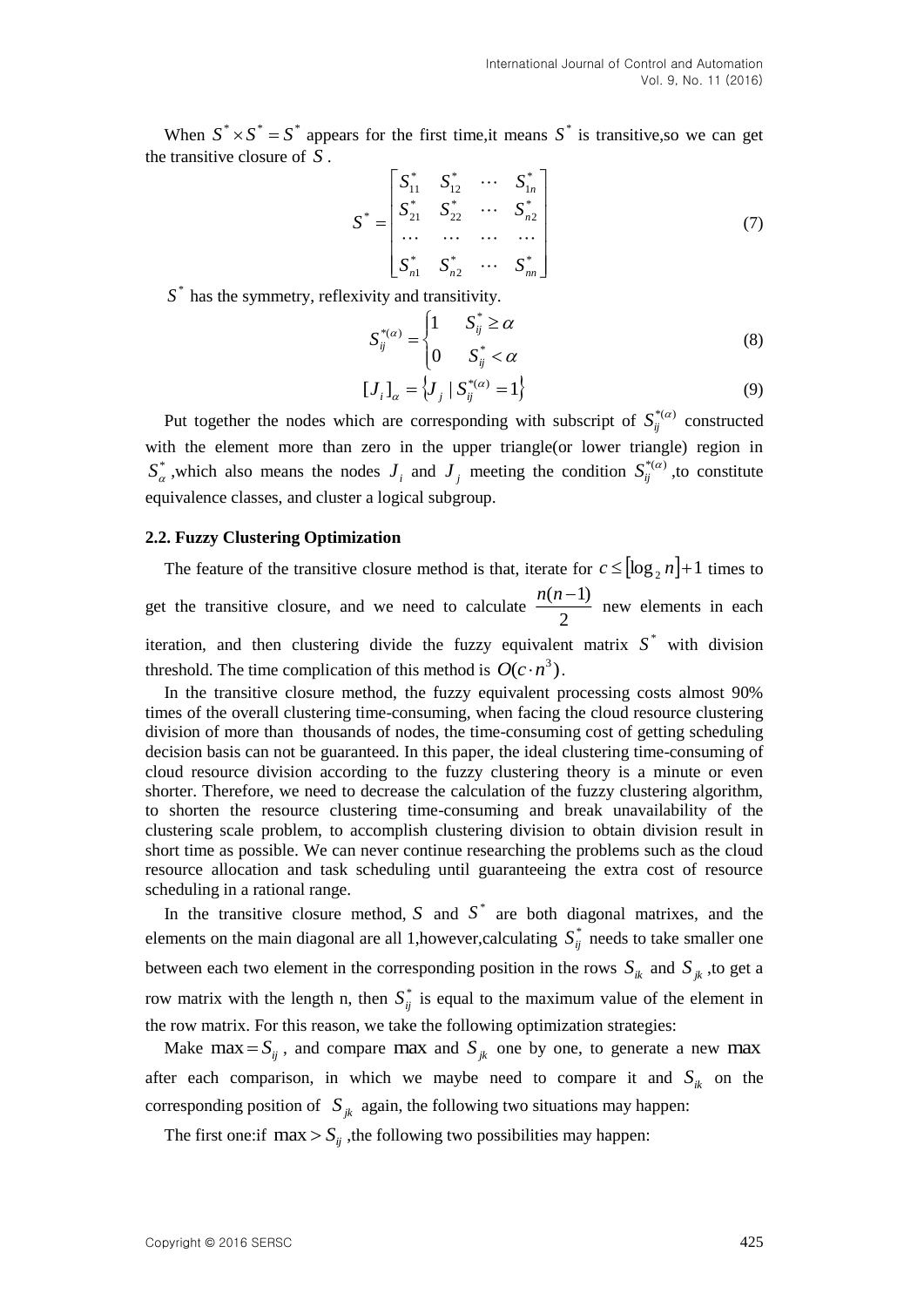$(1)$ If  $S_{ik} \geq S_{jk}$ , then  $Min(S_{ik}, S_{jk}) = S_{jk}$ ,  $Max(max, S_{jk}) = max;$  $(2)$ If  $S_{ik} < S_{jk}$ , then  $Min(S_{ik}, S_{jk}) = S_{ik}$ ,  $Max(max, S_{ik}) = max$ . The second one: if  $\max < S_{ik}$ , the following two possibilities may happen:  $(1)$ If  $S_{ik} \geq S_{jk}$ , then  $Min(S_{ik}, S_{jk}) = S_{jk}$ ,  $Max(max, S_{jk}) = max;$  $(S_i)$  *S i<sub>k</sub>*  $\langle S_{ik}, S_{jk}, \text{ then } Min(S_{ik}, S_{jk}) = S_{ik}$ ,  $Max(max, S_{ik}) = Max(max, S_{ik})$ .

# **3. Experiment and Analysis**

In order to test the effectiveness of the clustering analysis method and optimization strategy proposed in this paper,we take the following researches.

The experimental environment, AMAX sever with 16 cores, open or close several cores dynamically, to form severs with different CPU processing capacity(dual cores, quad cores, eight cores , sixteen cores). FC(fuzzy clustering) means the fuzzy clustering method constructed initially. IFC means the optimized fuzzy clustering method.

 Execute the FC algorithm and IFC algorithm with cloud computing resource in different Hadoop scales and in severs with different CPU cores. As nodes amount in the cluster increases, the clustering time of FC algorithm and IFC algorithm are as shown in Figure 1.



**Figure 1. Cloud Computing Resource Clustering Time Comparison of the Two Algorithms**

In Figure 1, FC and IFC are both calculating in the sever with quad cores. As the result shows that, the two algorithms can both accomplish the cloud computing resource clustering task. Meanwhile, the time-consuming of IFC reduces significantly to 20%. This is because the total calculation of solving the fuzzy equivalent matrix decreases after optimized with the transitive closure method. After multiple iterations, the timeconsuming reduction of solving the fuzzy equivalent matrix will influence the whole clustering.

Next, we test the executive efficiency of the IFC in parallel strategy further. In which, we use a speed-up ratio parameter  $\eta$  to analyze the effects of IFC in different clustering resource data sets. The calculation of the parameter is as follows: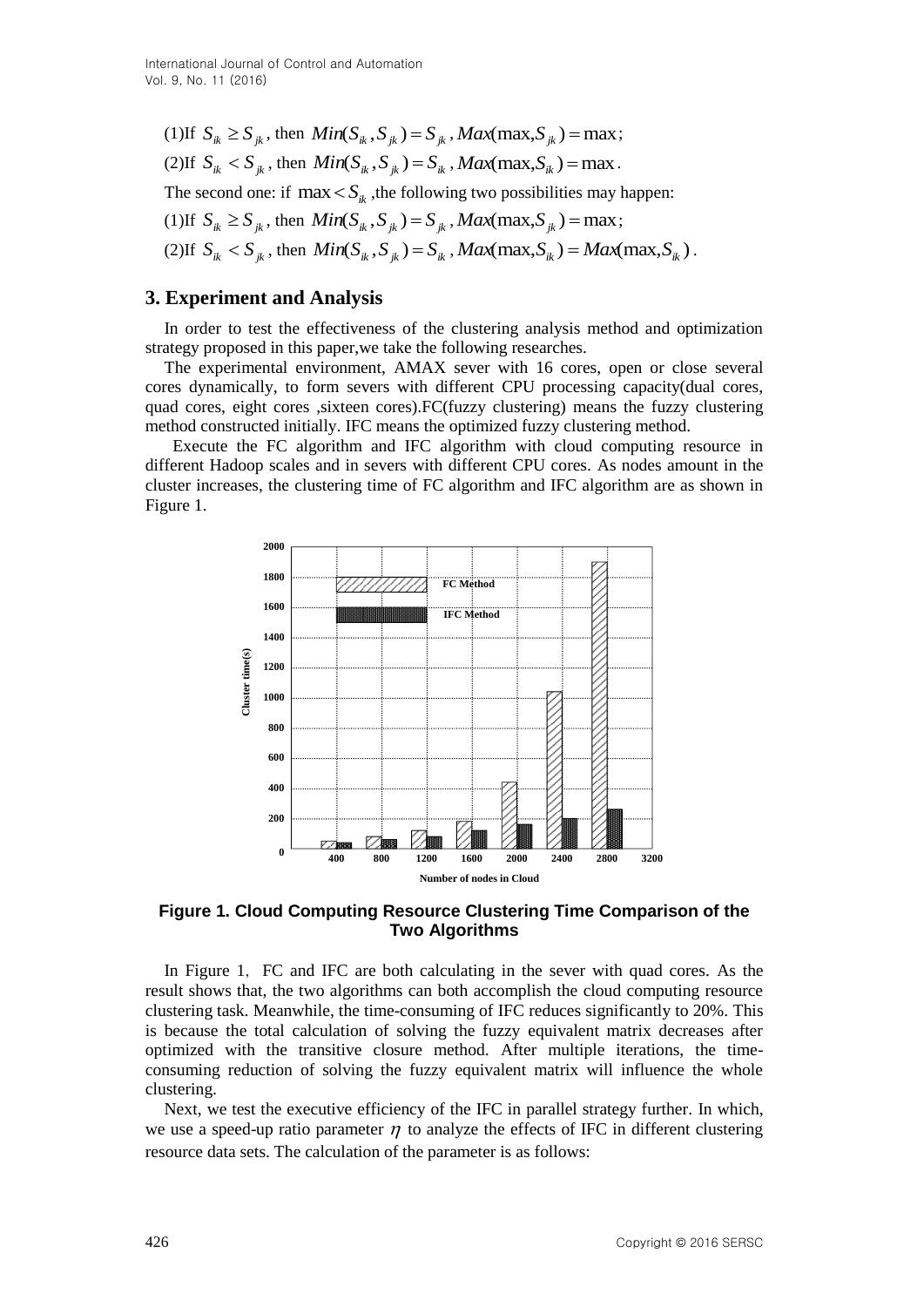$$
\eta = \frac{t_s}{t_m}
$$

In which,  $t_s$  indicates the serial execution time of IFC on single core CPU;  $t_m$  indicates the parallel execution time of IFC on multiple cores CPU.

In the experimental environment set in this paper, the experimental result of parallel execution IFC algorithm is shown in Figure 2.



**Figure 2. Speed-Up Ratio of Parallel Execution with IFC**

The speed-up ratio is shown in Figure 2, as the CPU cores increases, the speed-up ratio of clustering algorithm is bigger and bigger, slowly approaching to linear speed-up ratio, which indicates the optimized clustering algorithm of multiple processes parallel has a preferable executive efficiency.

## **4. Conclusions**

Pointing at the clustering problem in cloud computing resource, we design a FC algorithm in this paper, and optimize it to form a IFC algorithm. FC algorithm establishes a fuzzy similarity matrix for clustering analysis by constructing the resource requirement eigenvector, and executing data normalization and standardization. In the final phase of clustering analysis, we use the transitive closure method. To reduce the executive time of FC algorithm, we take a equivalent algorithm in constructing the fuzzy matrix, which reduces the calculation significantly, finally forming the IFC algorithm. As the experimental results show that, the IFC algorithm not only takes performance of rapid clustering, but also especially suitable for parallel processing.

### **References**

- [1] K.A Saranu and J. Suresh, "Intensified scheduling algorithm for virtual machine tasks in cloud computing", Advances in Intelligent Systems and Computing, vol. 3, no. 25, **(2015)**, pp. 283-290.
- [2] D. Maluenda, A. Carnicer, R. Martnez-Herrero, I. Juvells and B. Javidi, "Optical encryption using photon-counting polarimetric imaging", Optics Express, vol. 23, no. 2, **(2015)**, pp. 655-666.
- [3] S. Bilgaiyan, S. Sagnika and M. Das, "A multi-objective cat swarm optimization algorithm for workflow scheduling in cloud computing environment", Advances in Intelligent Systems and Computing, vol. 1, no. 11, **(2015)**, pp. 73-84.